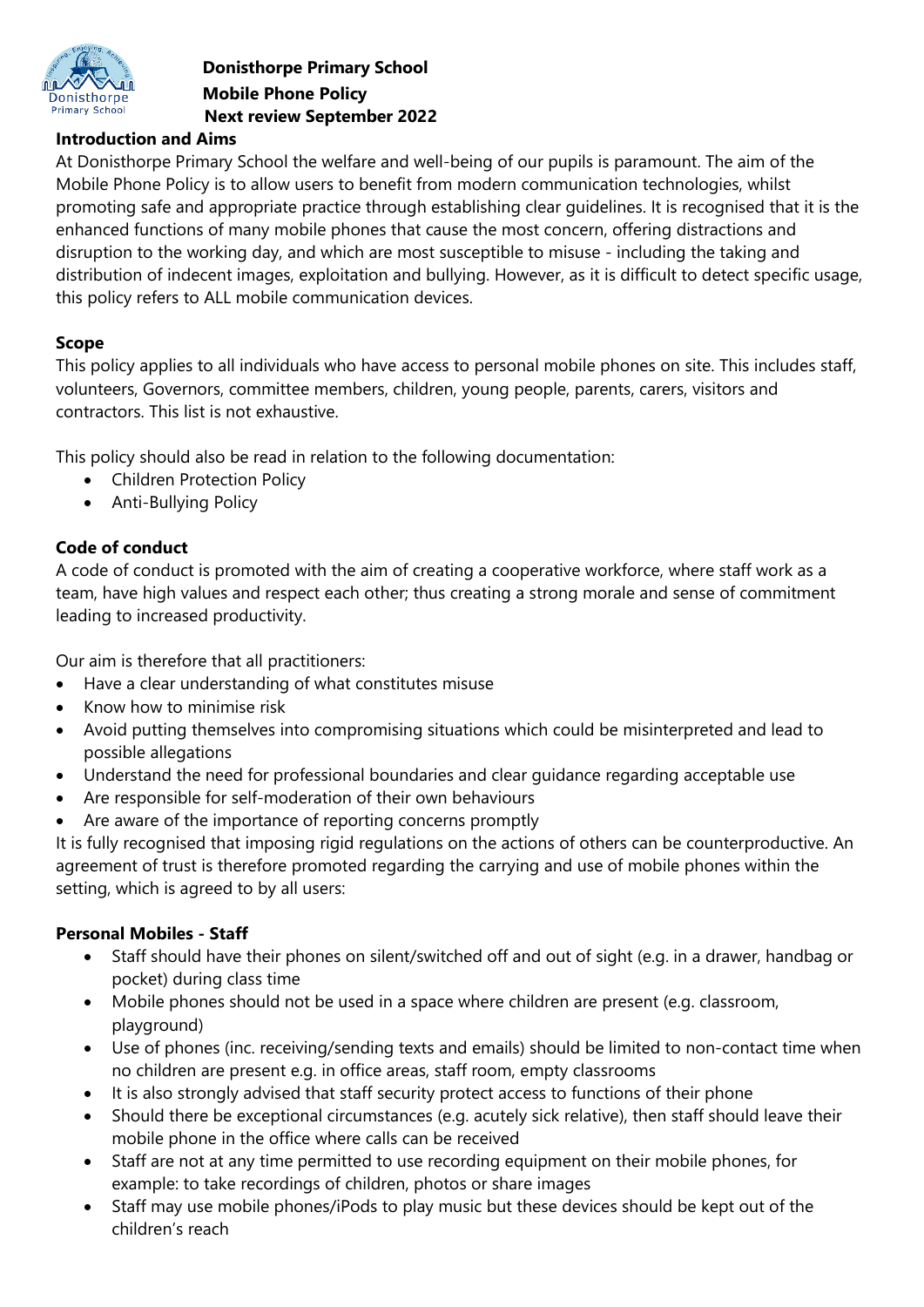

## **Donisthorpe Primary School Mobile Phone Policy Next review September 2022**

- Legitimate recordings and photographs should be captured using school equipment such as cameras/iPad/iPod
- Staff should report any usage of mobile devices that causes them concern to the Headteacher

# **Mobile Phones for work related purposes**

We recognise that mobile phones provide a useful means of communication on offsite activities. However staff should ensure that:

- Mobile use on these occasions is appropriate and professional (and will never include taking photographs of children)
- Mobile phones should not be used to make contact with parents during school trips all relevant communications should be made via the school office/school mobile
- Where parents are accompanying trip's they are informed not to make contact with other parents (via calls, text, email or social networking) during the trip or use their phone to take photographs of children

We also understand that some senior staff may have the facility to send/receive work emails to from their mobile phones. We recognise that mobile phones provide a useful means of communication, however, staff should ensure that:

- Any emails sent using school email addresses from mobile devises, should be appropriate and professional
- Staff should security protect access to functions of their phone to ensure confidentiality and security of information

## **Personal Mobiles - Pupils**

We recognise that mobile phones, smartwatches and other devices are part of everyday life for many children and they can play an important role in helping pupils to feel safe and secure. However we also recognise that they can prove a distraction in school and can provide a means of bullying or intimidating others. Therefore:

Pupils are not permitted to have mobile phones at school or on trips. If in the rare event of a parent wishing for his/her child to bring a mobile phone to school to contact the parent after school:

- The phone must be handed in, switched off, to the office first thing in the morning and collected from them by the child at home time (Any phone is left at the owner's own risk)
- Mobile phones brought to school without permission will be confiscated and returned at the end of the day
- Where mobile phones are used in or out of school to bully or intimidate others, the then the Headteacher does have the power to intervene 'to such an extent as it is reasonable to regulate the behaviour of pupils when they are off the school site'
- Smartwatches: No pupil is permitted to wear a smartwatch

### **Volunteers, Visitors, Governors and Contractors**

All volunteers, visitors, governors and contractors are expected to follow our mobile phone policy as it relates to staff whilst on the premises. On arrival, such visitors will be informed of our expectations around the use of mobile phones, when they sign in.

### **Parents**

While we would prefer parents not to use their mobile phones while at school, we recognise that this would be impossible to regulate and that many parents see their phones as essential means of communication at all times. We therefore ask that parents' usage of mobile phones, whilst on the school site is *courteous* and *appropriate* to the school environment.